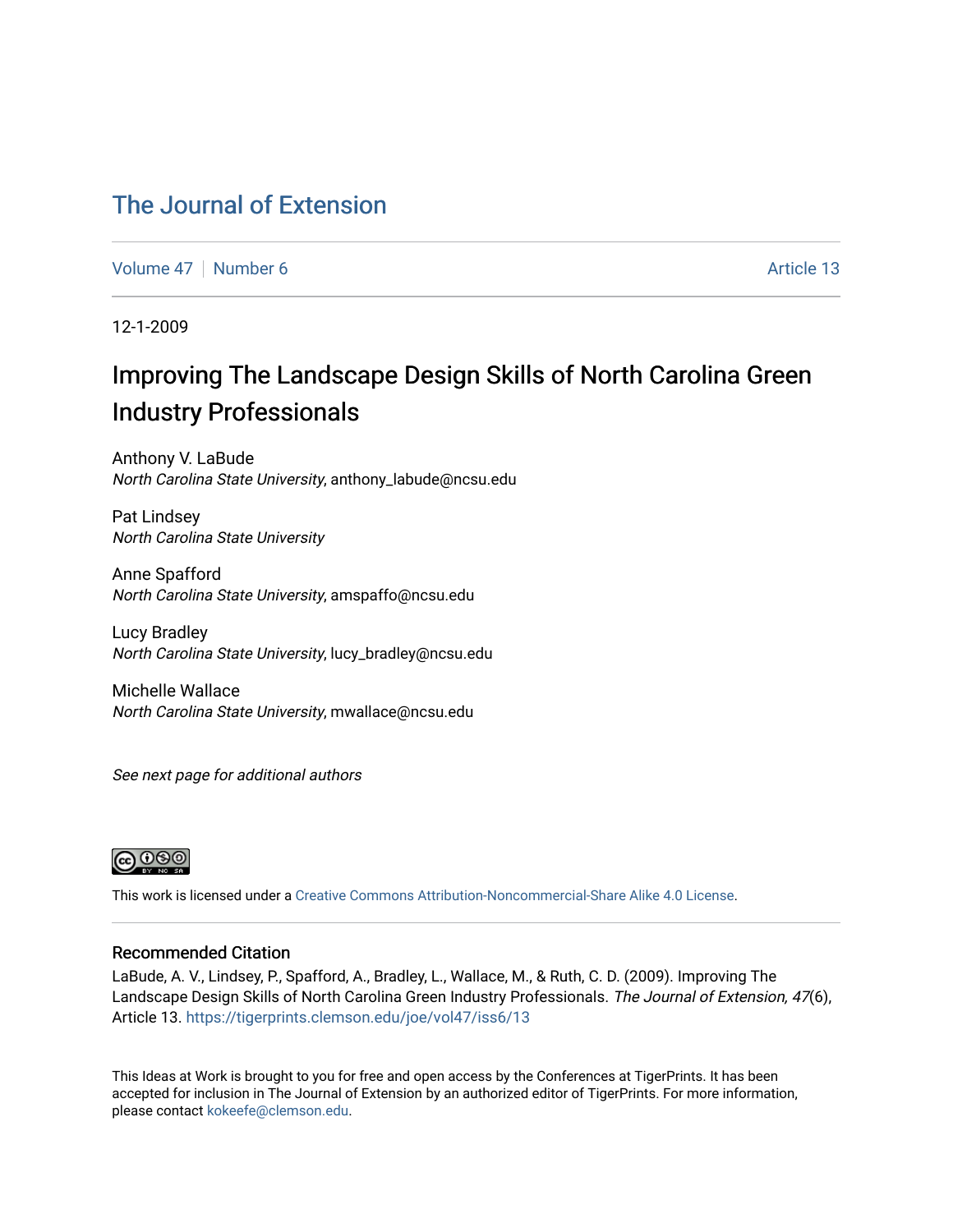### Improving The Landscape Design Skills of North Carolina Green Industry Professionals

#### Authors

Anthony V. LaBude, Pat Lindsey, Anne Spafford, Lucy Bradley, Michelle Wallace, and Clifford D. Ruth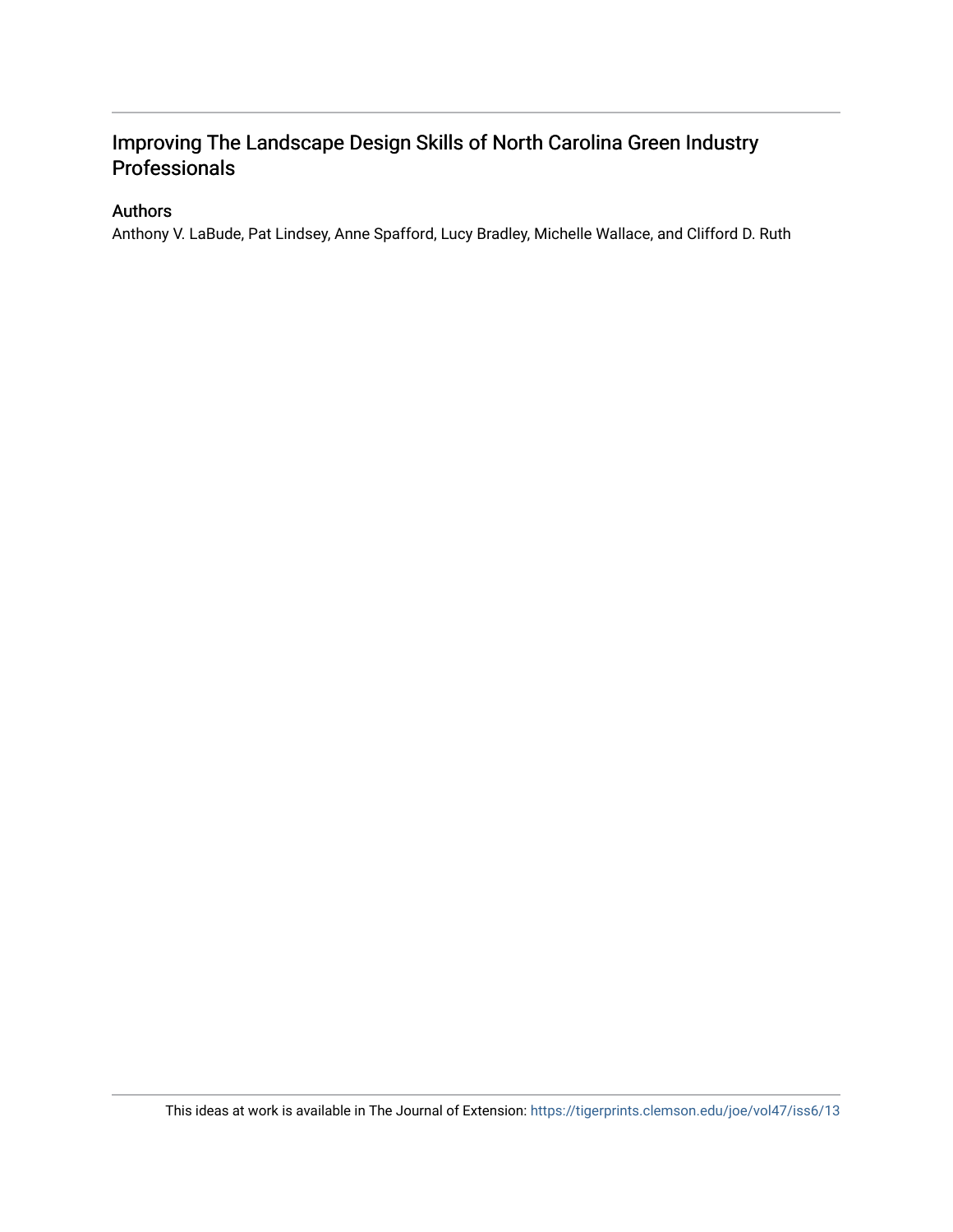

# Journal of Extension

**December 2009 Volume 47 Number 6 Article Number 6IAW4**

[Return to Current Issue](http://www.joe.org:80/joe/2009december/)

# **Turfgrass Industry Practitioners and the Pesticide Label**

**Michael A. Fidanza** Associate Professor of Horticulture Reading, Pennsylvania [maf100@psu.edu](mailto:maf100@psu.edu)

**David L. Sanford** Associate Professor of Horticulture Reading, Pennsylvania [dls30@psu.edu](mailto:dls30@psu.edu)

> **Scott D. Guiser** Senior Extension Educator Doylestown, Pennsylvania [sxg6@psu.edu](mailto:sxg6@psu.edu)

**Jeffrey A. Borger** Instructor, Turfgrass and Weed Management University Park, Pennsylvania [jab267@psu.edu](mailto:jab267@psu.edu)

Pennsylvania State University

**Abstract:** A seminar for green industry professionals was used to conduct a survey on the use and perception of the pesticide label. The audience was composed of those in lawn care/grounds maintenance, golf course turfgrass management, and other areas (e.g., sports turf, parks and recreation, etc.). Overall, turfgrass professionals among all three industry segments are well-informed of their responsibilities for the legal and safe use of pesticides, although industry personnel could improve their practice of keeping up with pesticide label changes and revisions.

# **Introduction**

Pesticide products commonly applied to turfgrasses maintained as lawns, golf courses, athletic fields, and other segments of the green industry include fungicides, herbicides, insecticides, and plant growth regulators (Beard, 2002; Leslie, 1994; Watschke, Dernoeden, & Shetlar, 1995). Although farmers' perception and use of pesticide labels has been reported (Prochaska & Norland, 1998), little information is available about the perceptions and use of the pesticide label among turfgrass practitioners in the green industry (Leslie, 1994).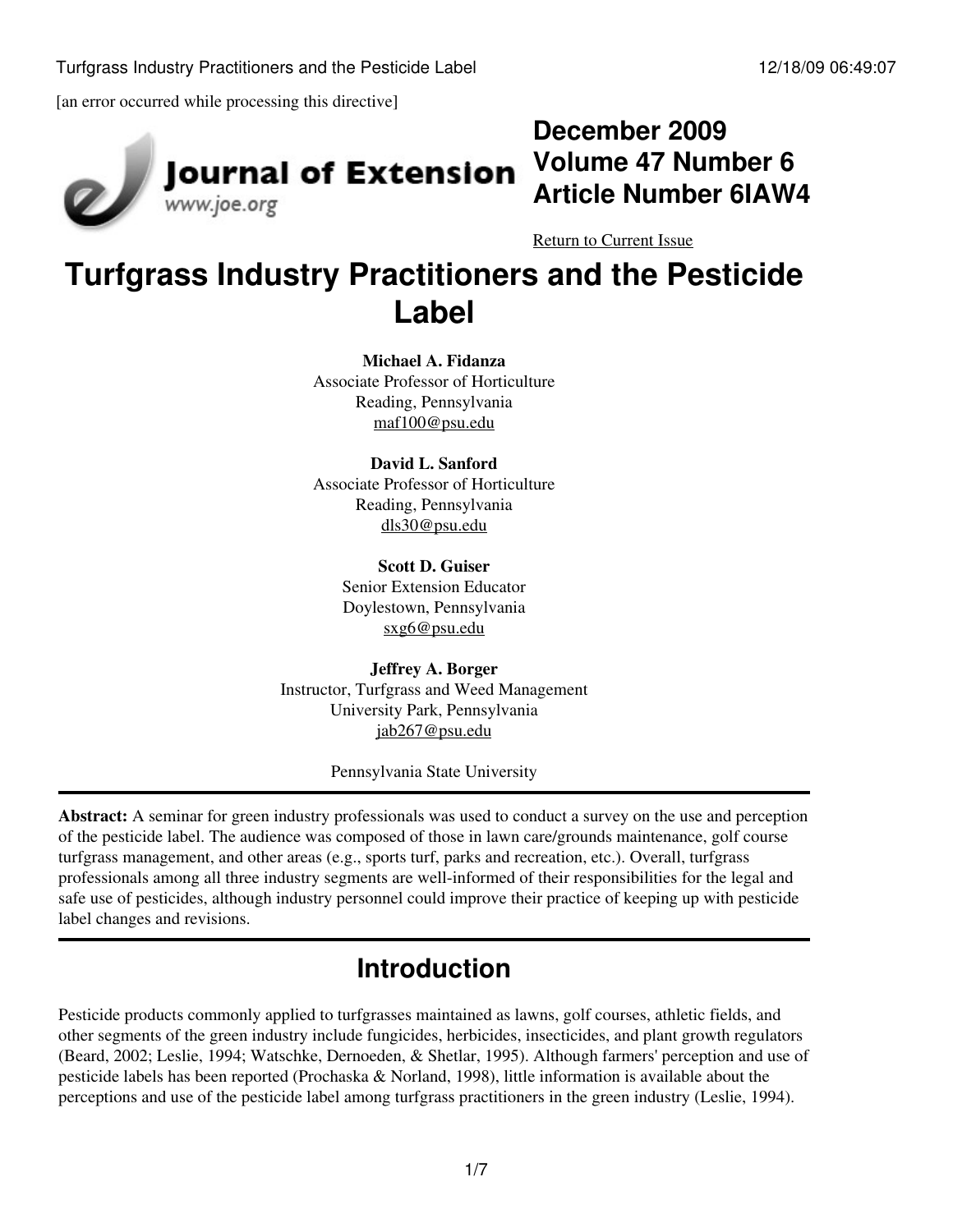#### Turfgrass Industry Practitioners and the Pesticide Label 12/18/09 06:49:07

Additionally, there is a need to inform the public that the turf professional is well-educated and experienced with pesticide safety and use issues, which should be an overall benefit to the turfgrass management profession by fostering a positive and professional image (Dinelli, 1999; Fishel, 2006; Leslie, 1994; Norris, Caswell-Chen, & Kogan, 2003). The primary objective of the study reported here was to examine the perceived value of information contained on the pesticide label from the turfgrass industry practitioner perspective.

## **Materials and Methods**

The annual Western Pennsylvania Turfgrass Conference and Trade Show (Monroeville, Pennsylvania) is an educational event for the turfgrass industry and is conducted by turfgrass science faculty of the Pennsylvania State University and the Pennsylvania Turfgrass Council. On February 26, 2008, a 30-minute seminar was presented, entitled "How to Read a Pesticide Label." Because continuing education credits for a pesticide applicator's license were available to all attendees for this seminar, it was anticipated that this event would be well attended. The majority of pesticide label information presented at the seminar was obtained from the Pesticide Education Program [<http://www.pested.psu.edu>](http://www.pested.psu.edu).

Prior to the start of the seminar, a one-page survey sheet was distributed to all in attendance. The audience was asked to complete the survey before the seminar began, and all surveys were collected at the conclusion of the seminar. The first question (Figure 1) was aimed at identifying the participants' turfgrass industry work segments or categories as either lawn care/grounds maintenance, golf, or other (e.g., sports turf, parks and recreation, etc.). The second question attempted to identify duration of work experience as grouped into five different ranges of 0 to 5, 6 to 10, 11 to 15, 16 to 20, or  $\geq$  21 years (Table 1).

The next three questions related to reading or using the pesticide label (Table 2). The responses were based on a five-point modified Likert-scale, where  $1 =$  never,  $3 =$  sometimes, and  $5 =$  always (Likert, 1967). The final question attempted to gauge the participant's opinion on the 16 key components of a pesticide label (Table 3), and those responses were also based on a five-point modified Likert-scale (Likert, 1967). Survey data were subjected to analysis of variance and response means for each category (i.e., lawn care/grounds maintenance, golf, and other) were compared by Fisher's protected least significant difference test at P < 0.05 (Mead, Curnow and Hasted, 2003).

## **Results and Discussion**

The seminar was attended by 117 individuals, with survey responses collected from 100 attendees for an 85.4% return rate. Fifty-nine percent of the audience work in lawn care/grounds maintenance, 23% in golf (e.g., golf course superintendents, assistants, spray technicians), and 18% other (e.g., athletic fields, school grounds, parks and recreation) (Figure 1). A variety in years of experience among all three industry segments was well-represented based on the survey responses. The majority of those who work in lawn care/grounds maintenance have less than 5 years of experience or  $\geq 21$  years of experience. For those working in golf course turfgrass management, the majority indicated  $\geq$  21 years of experience, whereas 16 to 20 years of experience was the most common response for those in "other" segment of the turfgrass industry (Table 1).

#### **Figure 1.**

The Proportion of Turfgrass Industry Practitioners Who Attended the How to Read a Pesticide Label Seminar at the 2008 Western Pennsylvania Turfgrass Conference and Trade Show, Categorized by Lawn Care/Grounds Maintenance, Golf, and Other  $(n = 100)$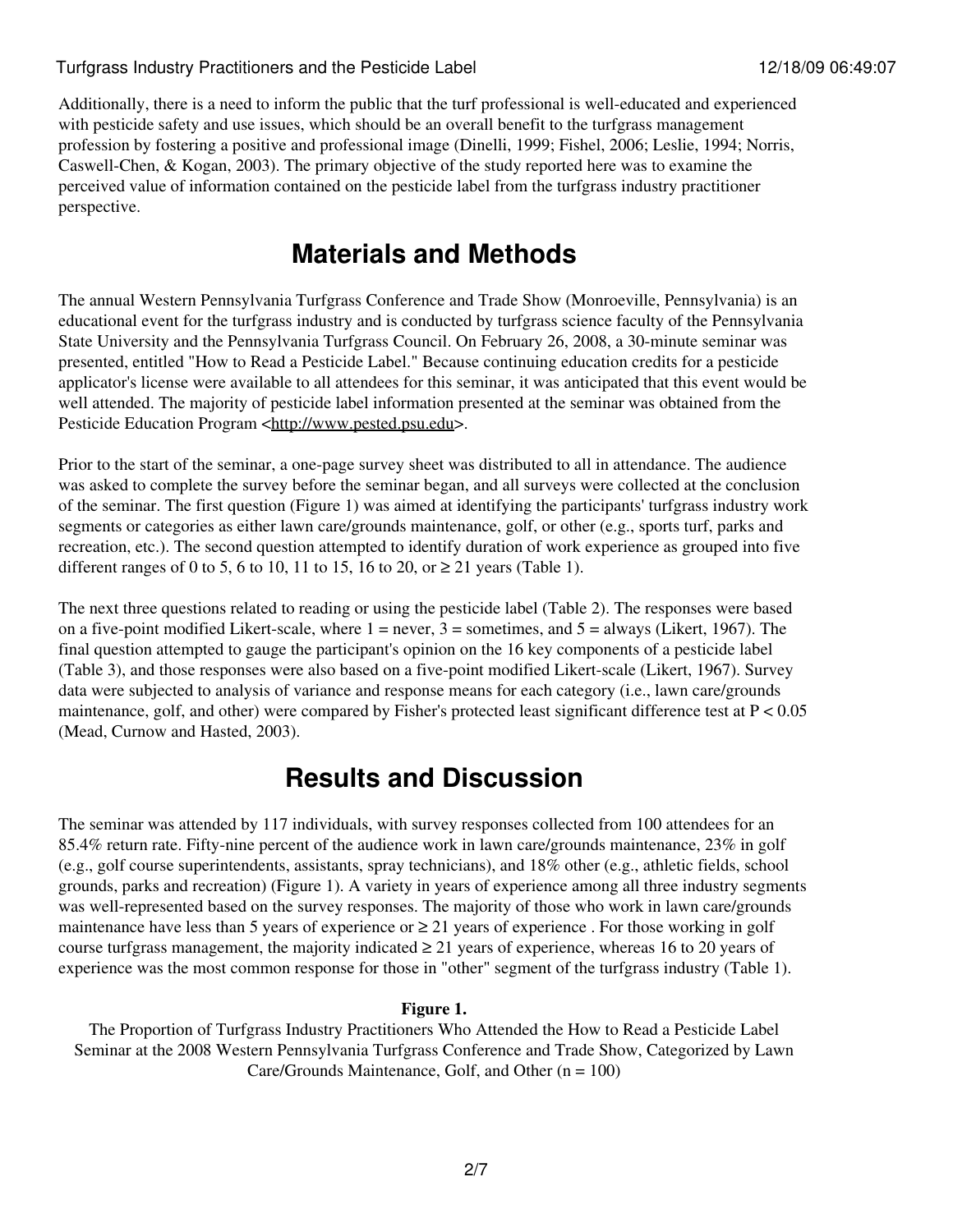



Work Experience of Turfgrass Industry Practitioners Who Attended the How to Read a Pesticide Label Seminar at the 2008 Western Pennsylvania Turfgrass Conference and Trade Show

|                                          | $0 - 5$ | $6 - 10$ | $11 - 15$ | $16 - 20$ | $\geq$ 21<br><b>Years</b> |
|------------------------------------------|---------|----------|-----------|-----------|---------------------------|
| <b>Work Experience Category</b>          | $\%$    |          |           |           |                           |
| Lawn Care/Grounds Maintenance $(n = 59)$ | 39.0    | 6.8      | 16.9      | 13.6      | 23.7                      |
| Golf $(n = 23)$                          | 17.4    | 13.0     | 21.7      | 17.4      | 30.5                      |
| Other* $(n = 18)$                        | 5.6     | 11.1     | 22.2      | 38.9      | 22.2                      |
| *Sports turf, parks and recreation, etc. |         |          |           |           |                           |

Nearly all survey respondents, regardless of industry segment, indicated they always (mean of 4.8 to 4.9 ratings range) read the pesticide label prior to using a product for the very first time (Table 2). Hence, reading the pesticide label prior to first-time use appears to be a well-adopted practice among these green industry professionals. However, among all three industry segments, the pesticide label is sometimes (mean of 3.4 to 3.6 ratings range) referred to or utilized when the product is used again or if there is prior experience with the product. Because slight or subtle changes are often made to pesticide labels, especially with application rates and target pests, a yearly review of label information should be considered by the practitioner (McCarty, Rodriguez, Bunnell, & Watlz, 2003). Many in the golf category (4.9) indicated they do copy information from the pesticide label for record keeping more often compared statistically to those in lawn care/grounds maintenance (3.6) or the "other" (3.7) categories (Table 2).

#### **Table 2.**

Survey Results of Turfgrass Industry Practitioners Who Attended the How to Read a Pesticide Label Seminar at the 2008 Western Pennsylvania Turfgrass Conference and Trade Show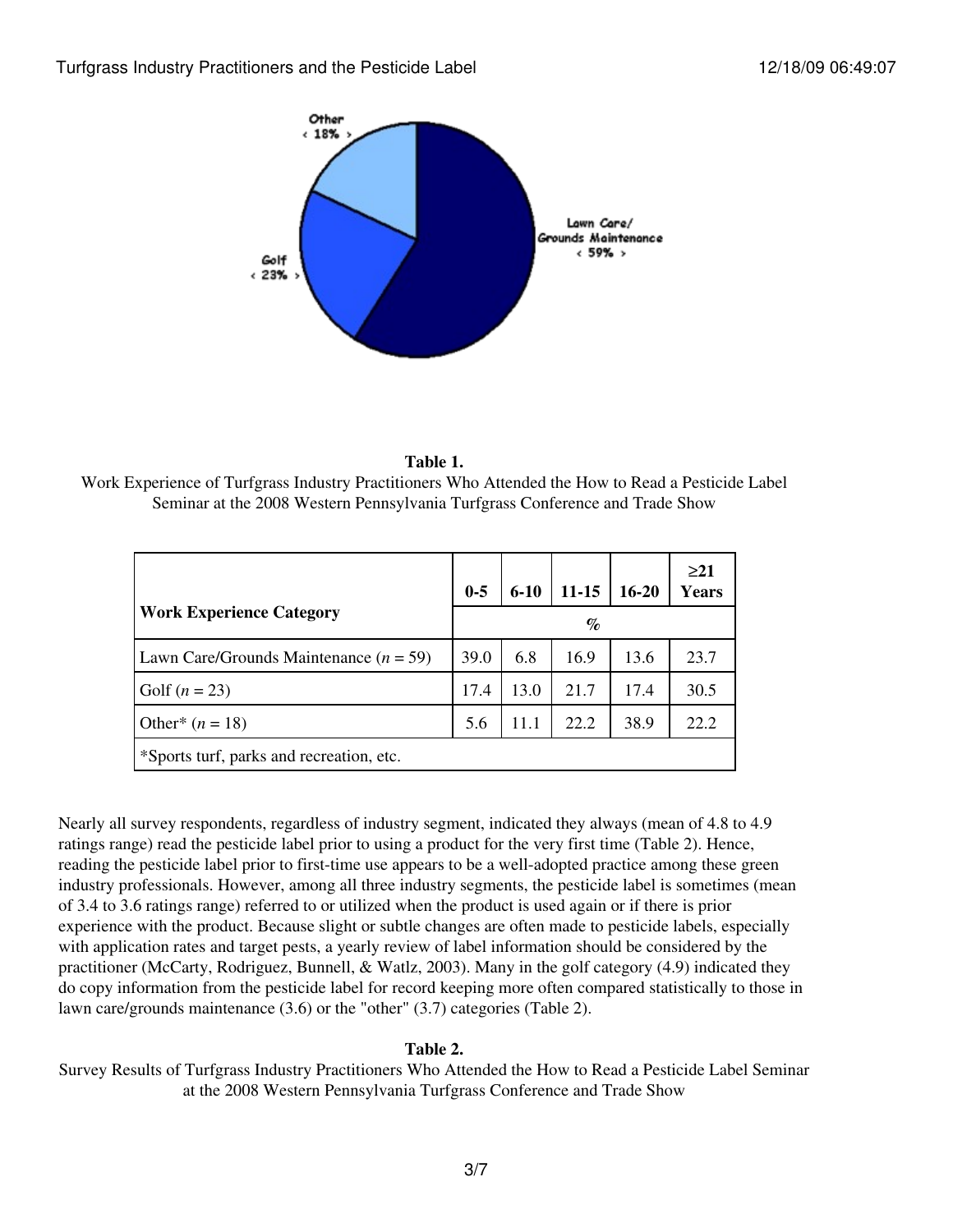|                                                                                                                                                                                                                                                                                                                                                                                                                                                             | Lawn<br><b>Care/Grounds</b><br><b>Maintenance</b><br>$(n=59)$ | Golf<br>$(n=$<br>23) | Other*<br>$(n=18)$ | <b>Statistical</b> |  |
|-------------------------------------------------------------------------------------------------------------------------------------------------------------------------------------------------------------------------------------------------------------------------------------------------------------------------------------------------------------------------------------------------------------------------------------------------------------|---------------------------------------------------------------|----------------------|--------------------|--------------------|--|
| <b>Survey Questions</b>                                                                                                                                                                                                                                                                                                                                                                                                                                     | 1 to 5 scale $**$                                             | Comparison***        |                    |                    |  |
| When you use a pesticide.<br>product for the very FIRST<br>TIME, do you typically<br>read the pesticide label<br>prior to using the product?                                                                                                                                                                                                                                                                                                                | 4.8(0.4)                                                      | 4.9<br>(0.3)         | 4.8<br>(0.5)       | ns                 |  |
| When you use a pesticide.<br>product that you have used<br>before, do you read the<br>pesticide label prior to<br>using the product?                                                                                                                                                                                                                                                                                                                        | 3.4(1.1)                                                      | 3.6<br>(1.0)         | 3.4<br>(1.0)       | ns                 |  |
| Do you copy information<br>from the pesticide label to<br>include in your pesticide<br>application records and<br>documentation?                                                                                                                                                                                                                                                                                                                            | 3.6(1.4)                                                      | 4.4<br>(1.2)         | 3.7<br>(1.3)       | 0.3                |  |
| *Sports turf, parks and recreation, etc.<br>**Mean responses based on a 1 to 5 scale, where $1 =$ never, $3 =$ sometimes, and $5 =$<br>always (standard deviation in parentheses).<br>***Mean responses for each category per question were compared by Fisher's<br>protected least significance difference (LSD) test at $P \le 0.05$ ; where ns = not<br>statistically significant and a LSD value indicates statistical significance among the<br>means. |                                                               |                      |                    |                    |  |

Among the 16 components of the pesticide label, only responses from two items were statistically different among the three industry segments (Table 3). Participants in the "other" category indicated a greater importance (4.7) towards the signal word information than those in the golf (4.0) or lawn care/grounds maintenance (4.0) categories. Perhaps those in the "other" segment are concerned about the perceived need to be more cautious about restricted use pesticides in areas accessible to the public (Leslie, 1994), although those in the lawn care/grounds maintenance and golf also work with the public (Beard, 2002; Dinelli, 1999). Whereas those in golf (4.0) indicated a statistically greater importance towards the EPA registration number versus those in lawn care/grounds maintenance (3.4) or other (3.3). Those in golf may be required to keep better pesticide application records, and therefore seek that EPA number on the label to include in their log books (Leslie, 1994; McCarty et al., 2003).

#### **Table 3.**

Survey Results of Turfgrass Industry Practitioners Who Attended the How to Read a Pesticide Label Seminar at the 2008 Western Pennsylvania Turfgrass Conference and Trade Show, Part Two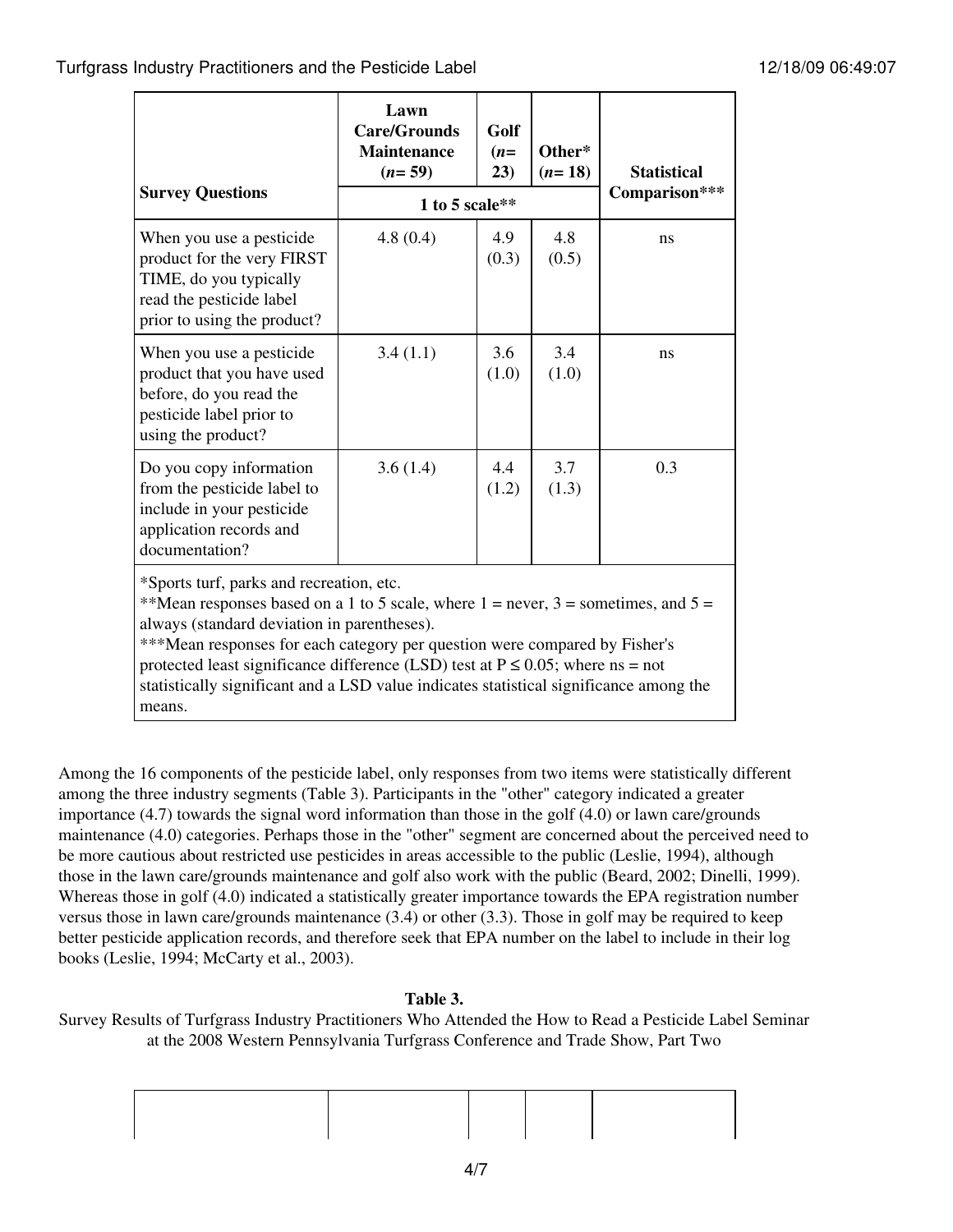Turfgrass Industry Practitioners and the Pesticide Label 12/18/09 06:49:07

| <b>Survey Question:</b><br>What information on the<br>pesticide label is most<br>important to you? | Lawn<br><b>Care/Grounds</b><br><b>Maintenance</b><br>$(n=59)$ | Golf<br>$(n=$<br>23) | Other*<br>$(n=18)$ | <b>Statistical</b><br>Comparison*** |  |
|----------------------------------------------------------------------------------------------------|---------------------------------------------------------------|----------------------|--------------------|-------------------------------------|--|
|                                                                                                    |                                                               | 1 to 5 scale $**$    |                    |                                     |  |
| Restricted-use pesticide<br>identification.                                                        | 4.5(0.8)                                                      | 4.5<br>(0.6)         | 4.3<br>(1.2)       | ns                                  |  |
| Statement of pesticide<br>classification.                                                          | 3.8(1.1)                                                      | 4.0<br>(0.8)         | 4.1<br>(1.2)       | ns                                  |  |
| Product trade name.                                                                                | 3.6(1.2)                                                      | 3.6<br>(1.0)         | 3.2<br>(1.0)       | ns                                  |  |
| Active<br>(common/chemical)<br>name.                                                               | 4.0(1.2)                                                      | 4.4<br>(0.8)         | 4.1<br>(0.9)       | ns                                  |  |
| Inert ingredients.                                                                                 | 2.7(1.3)                                                      | 2.7<br>(1.2)         | 2.6<br>(1.0)       | ns                                  |  |
| Signal word.                                                                                       | 4.2(0.9)                                                      | 4.0<br>(1.0)         | 4.7<br>(0.6)       | 0.3                                 |  |
| Statement for medical<br>treatment.                                                                | 4.0(1.1)                                                      | 4.3<br>(1.0)         | 4.4<br>(0.7)       | ns                                  |  |
| EPA pesticide registration<br>number.                                                              | 3.4(1.3)                                                      | 4.0<br>(1.4)         | 3.3<br>(1.4)       | 0.2                                 |  |
| EPA manufacturer<br>establishment number.                                                          | 3.0(1.3)                                                      | 2.7<br>(1.4)         | 2.4<br>(1.1)       | ns                                  |  |
| Other precautionary<br>statements.                                                                 | 3.9(1.2)                                                      | 3.8<br>(0.8)         | 4.0<br>(0.8)       | ns                                  |  |
| Hazards to humans and<br>domestic animals.                                                         | 4.5(0.9)                                                      | 4.4<br>(1.0)         | 4.7<br>(0.6)       | ns                                  |  |
| Hazards to the<br>environment.                                                                     | 4.3(1.0)                                                      | 4.4<br>(0.90)        | 4.5<br>(0.7)       | ns                                  |  |
| Physical or chemical<br>hazards.                                                                   | 4.4(0.9)                                                      | 4.4<br>(0.9)         | 4.6<br>(0.6)       | ns                                  |  |
| Directions for use and<br>product application rates.                                               | 4.8(0.4)                                                      | 4.9<br>(0.3)         | 4.9<br>(0.2)       | ns                                  |  |
| Re-entry statement.                                                                                | 4.1(1.0)                                                      | 4.3<br>(0.90)        | 4.4<br>(0.8)       | ns                                  |  |
| Storage and disposal<br>information.                                                               | 3.9(1.0)                                                      | 4.2<br>(0.9)         | 4.2<br>(0.9)       | ns                                  |  |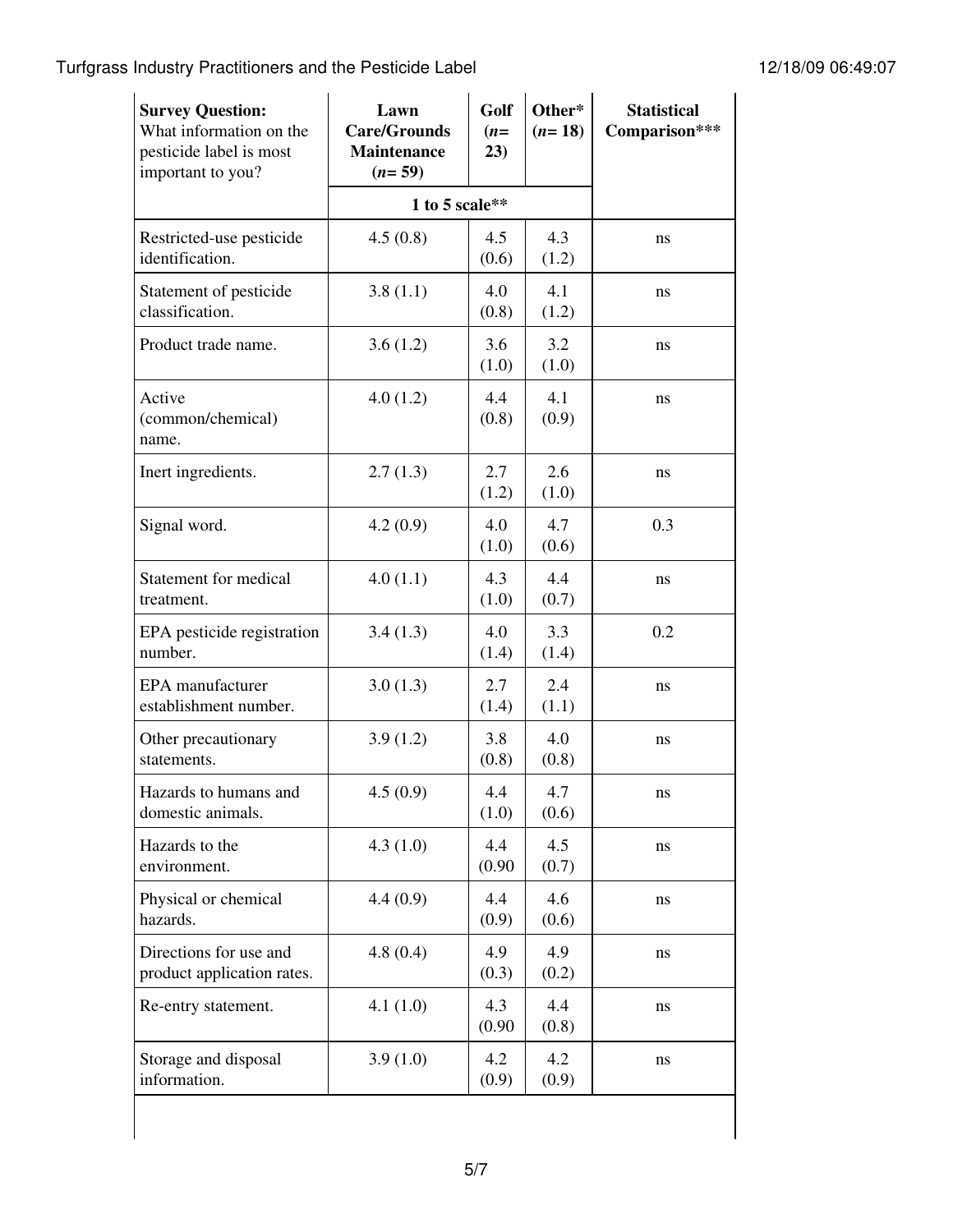\*Sports turf, parks and recreation, etc. \*\*Mean responses based on a 1 to 5 scale, where  $1 = not important$ ,  $3 = sometimes$ important, and  $5 = \text{very important}$  (standard deviation in parentheses). \*\*\*Mean responses for each category per question were compared by Fisher's protected least significance difference (LSD) test at  $P \le 0.05$ ; where ns = not statistically significant and a LSD value indicates statistical significance among the means.

Across all three industry segments, the items most frequently indicated as being very important  $(\geq 4.5)$  include restricted-use pesticide information, information on hazards to humans or domestic animals, and directions for use and product application rate information. Overall, that the knowledge reflected from the survey responses (Table 2) among all three industry segments is not statistically different indicates good and uniform knowledge about pesticide use among all turfgrass industry practitioners.

# **Summary**

In conclusion, results from this survey indicate that turfgrass professionals appear to be well informed of their responsibilities for legal and safe use of pesticides. Also, those green industry practitioners have incorporated this information into their daily routine in order to use pesticides safely and also correctly to be environmentally responsive. Although Extension provides seminars, fact-sheets, and other information on pesticides and pesticide-related issues, future research should explore the impact or influence of Extension education programs on pesticide use in the green industry, especially with regard to how green industry practitioners review pesticide label information and keep up with changes to the pesticide label.

## **References**

Beard, J. B. (2002). *Turf management for golf courses*. Ann Arbor Press, Chelsea, MI.

Dinelli, D. (1999). IPM leading to holistic plant health care for turfgrass: A practitioner's perspective. In: Radcliffe (Eds.), *Radcliffe's IPM World Textbook*. University of Minnesota, St. Paul, MN. Retrieved September 15, 2008 from <http://www.ipmworld.umn.edu/>

Fishel, F. M. (2006). When clients have questions: a guide for professional pesticide applicators. *UF/IFAS EDIS Document P-124*, Pesticide Information Office, Institute of Food and Agricultural Science, University of Florida, Gainesville, FL. Retrieved September 15, 2008 from: <http://www.edis/ifas.ufl.edu/PI161/>

Leslie, A. R. (1994). *Handbook of Integrated Pest Management for turf and ornamentals*. CRC Press, Boca Raton, FL.

Likert, R. (1967). The method of constructing an attitude scale. In: Fishbein, M. (Ed.), *Readings in attitude theory and measurement*. John Wiley and Sons, New York, pp. 90-95.

Mead, R., Curnow, R. N., & Hasted, A. M. (2003). *Statistical methods in agriculture and experimental biology*. 3rd ed. CRC Press, Boca Raton, FL.

McCarty, L. B., Rodriguez, I. R., Bunnell, B. T., & Watlz, F. C. (2003). *Fundamentals of turfgrass and agricultural chemistry*. John Wiley and Sons, New York, NY.